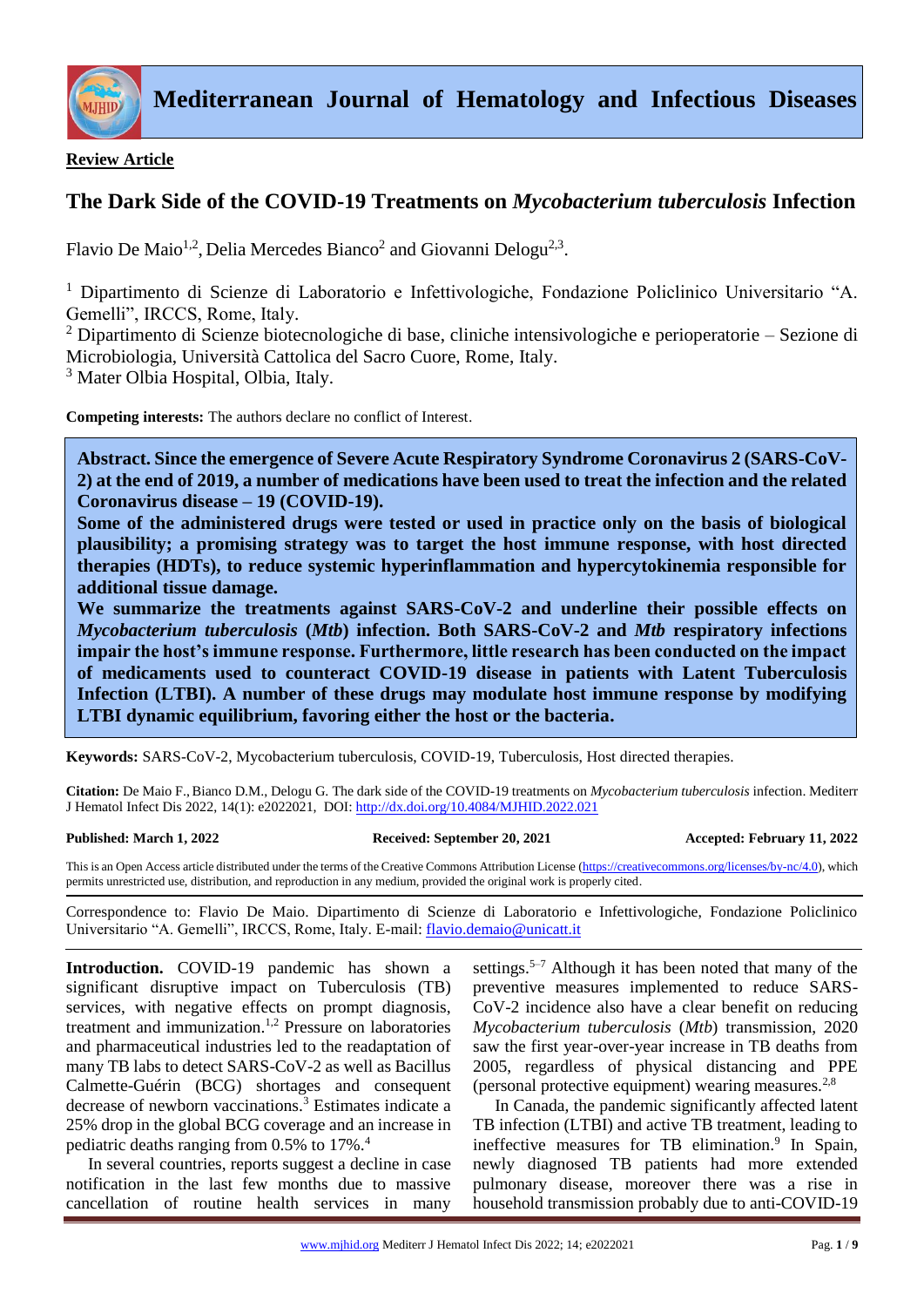measures.<sup>10</sup> Also, in England, it has been observed a fall in rates of TB treatment initiation during the period of government-imposed lockdown (March 23–May 10, 2020), and an increase of cases of disseminated TB during the COVID-19 pandemic.<sup>11</sup> All this makes it important to evaluate the measures against COVID-19 globally and not only considering the pathologies related to SARS-CoV-2,

The COVID-19 emergence prompted the scientific community to focus on determining the mechanisms of transmission, the identification of virulence factors of SARS-CoV-2 and the development of suitable therapies.<sup>12</sup> Therapeutical management of COVID-19 is in constant change, and treatment guidelines are readily updated based on scientific evidence and experts' opinion (National Institutes of Health, n.d.) as we entered in an era of "hype-based medicine", $13$  the long forgotten eminence-based medicine regained importance as the number of trials on possible therapies multiplied, some of them causing overnight changes in the management of COVID-19 patients.<sup>14</sup> The lack of antiviral therapies and the rapid spread of the infection convinced investigators and pharmaceutical companies to focus on the development of vaccines,<sup>15</sup> able to induce neutralizing antibodies against SARS-CoV-2 Spike protein in naive subjects. The developed vaccines do not only trigger a humoral response against the protein, but they impact all the components of the immune response.

As most of the therapies used against COVID-19 disease therapies do not target SARS-CoV-2, but aim to regulate the host immune response<sup>16,17</sup> it is reasonable to consider the long-term effects of these therapies on subjects with latent TB infection (LTBI).

In this commentary, we aim to summarize treatments against SARS-CoV-2 and underline their possible effects on *Mtb* infection highlighting likely "side" effects that could help to contain virus-mediated damage and, conversely, prompt mycobacterial replication in both early infection or during *Mtb* latency.

**Therapies Against SARS-CoV-2 Infection.** SARS-CoV-2 represents the biggest therapeutic challenge of our century. At present, approximately 2900 clinical trials have been registered, $^{14}$  designing new molecules and repurposing existing drugs based on the virus biology and pathogenesis.

Therapeutical approaches range from convalescent plasma of people who have recovered from COVID-19, to medications which are commonly used to treat autoimmune or inflammatory diseases as well as drugs used to treat other infections.<sup>18,19</sup>

Pharmaceuticals used for COVID-19 target different pathogenetic mechanisms, with the aim of a) blocking viral replication, summarized in points 1-3 of the **Figure 1,** and b) reducing tissue damage, modulating the immune responses, and preventing over-inflammation (**Figure 1**, points 4-6).

The first class includes antivirals to prevent spikeprotein-mediated cell fusion, thus blocking viral entry (**Figure 1**, point 1), inhibit gene transcription (**Figure 1**, point 2) or prevent proteolytic processing and block viral docking (**Figure 1**, point 3), as explained in **Table 1**. 20-23 Interestingly, several agents show no effects on SARS-CoV-2 even though they were described to have activity against other infections.<sup>24</sup>

SARS-CoV-2 infection causes an overproduction of type I interferons triggering the transcription of several genes and the recruitment of CD4+ T helper lymphocytes, responsible for the Th1/Th2 response.<sup>25</sup> For this reason, immunomodulators (corticosteroids, interferons, monoclonal antibodies against inflammatory cytokines) have been suggested, and largely used, to reduce the over-inflammation that is responsible for several systemic disease manifestations.

However, the NHS Panel failed to evaluate the real role of some of these therapies due to insufficient evidence to recommend either for or against their use.<sup>26</sup>

Examples of drugs in this category are IL-1 inhibitors, colchicine, the antiparasitic agent ivermectin, $12$  and thalidomide.<sup>27</sup> Some others are currently recommended as IL-6 inhibitors and Janus Kinase inhibitors (refer to Table 1 and **Figure 1**, point 4 to 6).

Although, the use of immunomodulatory treatments had an immediate impact on the care of patients infected with SARS-CoV-2, their long-term effects are unknown.

**Impact of the Therapies Against SARS-CoV-2 on**  *Mycobacterium tuberculosis. Mtb* infection represents a classical model of persistent infection, a situation in which a microorganism can persist indefinitely within the host, $28,29$  establishing an equilibrium between the pathogen and the host immune response whose modification could increase the risk of relapse and disease. Indeed, host immune response can limit *Mtb* spread, after macrophages killing evasion, creating a multicellular structure known as granuloma,<sup>30</sup> which entraps mycobacteria that persist in a heterogeneous range of states. $31$  In the last decades, to deal with the emergence of *Mtb* strains resistant anti-TB drugs (*MDR/RR-Mtb* and *XDR-Mtb*), a novel approach has been proposed targeting the host and so named host directed therapies  $(HDTs)$ .<sup>32–35</sup> HDTs can support antimycobacterial host response at different stages: a) perturbating granuloma integrity to enhance drug penetration; b) modifying autophagy or phagosome maturation to increase intracellular killing; c) promoting cell-mediated response; d) inducing antimicrobial peptides and controlling inflammation response by avoiding tissue damage.<sup>36</sup> While the use of HDTs seem to support anti-TB treatment in symptomatic individuals,<sup>37</sup> no data nor anecdotal knowledge support the use of such therapies in people with asymptomatic or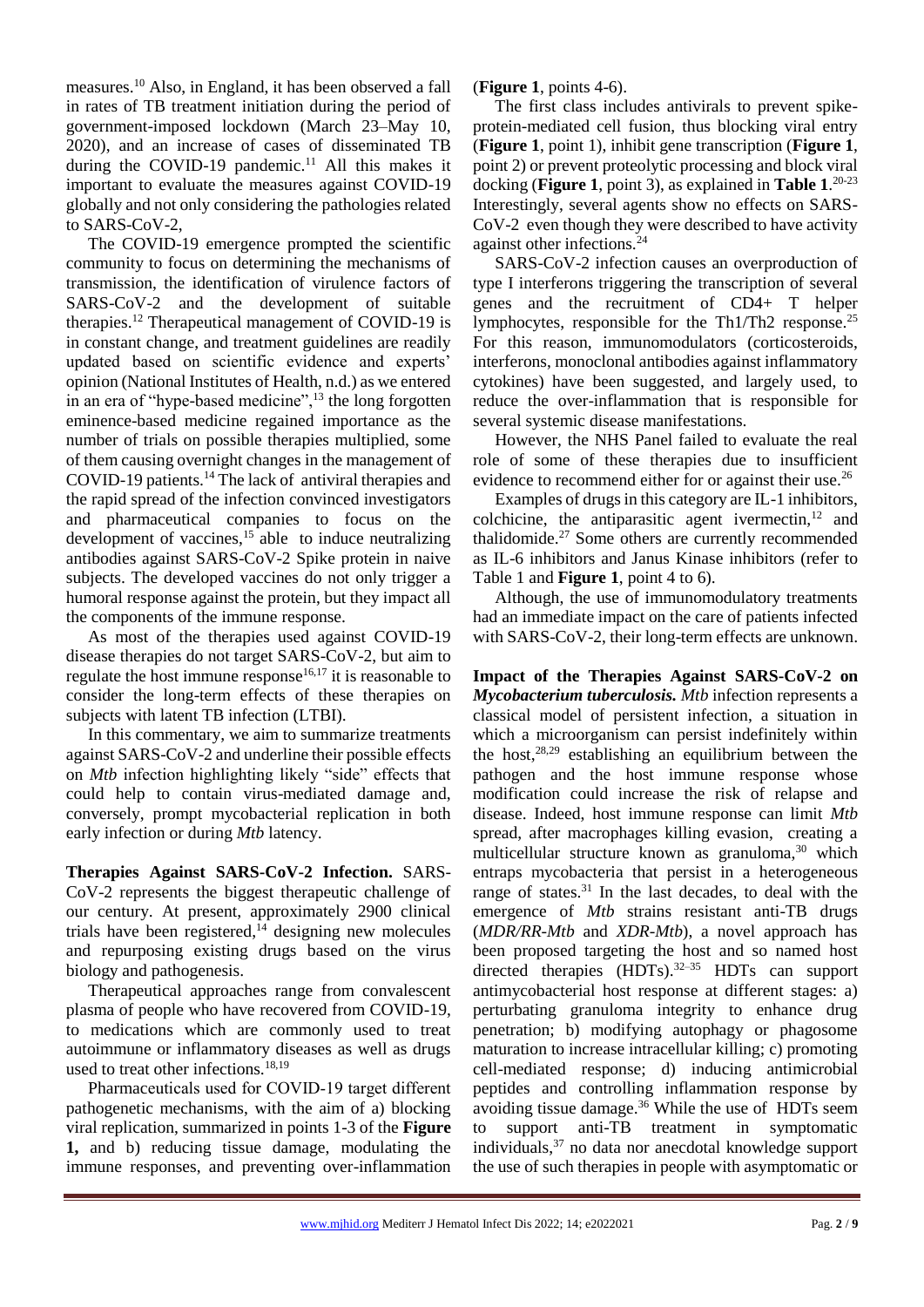

**Figure 1.** Schematic representation of the pharmaceuticals used against SARS-CoV-2 infection. The first class of molecules includes antivirals to prevent viral entry (point 1); the second class includes compounds that inhibit gene transcription (point 2) and the third class accounts molecules that prevent proteolytic processing and block viral docking (point 3). The points 4-6 described medications that reduce tissue damage, modulating the immune responses or preventing over-inflammation.

subclinical infection.<sup>38</sup>

In other words, it is undeniable that some immunomodulatory treatments may alter the host-*Mtb*  equilibrium, favoring either the host or the bacteria. In this scenario, we cannot exclude that those immunomodulatory therapies used against COVID-19 may have a negative effect on infected individuals causing symptomatic TB.

A recent paper highlighted the relationship between SARS-CoV-2 and *Mtb* infection, showing that asymptomatic SARS-CoV-2 seropositive individuals with a positive IGRA exhibited heightened levels of humoral, cytokine production, and systemic inflammation compared to individuals negative for *Mtb* infection.<sup>39</sup> *Mtb* is apparently able to modulate the host immune response in SARS-CoV-2-infected individuals. Furthermore, various clinical cases describe TB reactivation following SARS-CoV-2 infection confirming the concerns that COVID-19 associated CD4+ T-cell depletion or altered T-cell function can have similar implications as HIV for TB disease progression, promoting the development of active TB.25,40 Moreover, some studies highlighted a higher probability to develop severe disease in patients with SARS-CoV-2 / *Mtb* co-infection compared to COVID-

19 patients.41,42 Unfortunately, we have little information on TB occurrence after COVID-19 treatments.<sup>43</sup> On the other hand, there was a delay in the onset of the pandemics in many countries endemic for TB. Moreover, those countries showed lower COVID-19's severe cases and SARS-CoV-2 related-mortality.<sup>44</sup> Intriguingly, one of the variables that was mathematically linked to COVID-19 low spread was BCG vaccination, $45$  which is known to stimulate non-specific heterologous immune responses inducing cross-protective effects toward nontuberculosis-related diseases, included SARS-CoV-2.15,46,47 Indeed, numerous clinical trials are currently registered to update on the benefits of BCG vaccinations against SARS-CoV-2 exposure. 15,47

We can classify therapies used against COVID-19 based on their activity on *Mtb* infection in four main drug classes: a) drugs acting directly on *Mtb* (**Figure 2**, point 1); b) drugs that modify phagosome acidification (**Figure 2**, point 2); c) drugs with adjuvant function that can indirectly modulate the infection (**Figure 2**, point 3) and d) drugs with immunomodulatory activity (**Figure 2**, point 4). Although many anti-COVID-19 pharmaceutics appeared to impair mycobacterial growth in *in vitro* experiments, (**Figure 2**, point  $1$ ),  $48-51$  we focus our attention on their immunomodulatory effects (**Table 1**).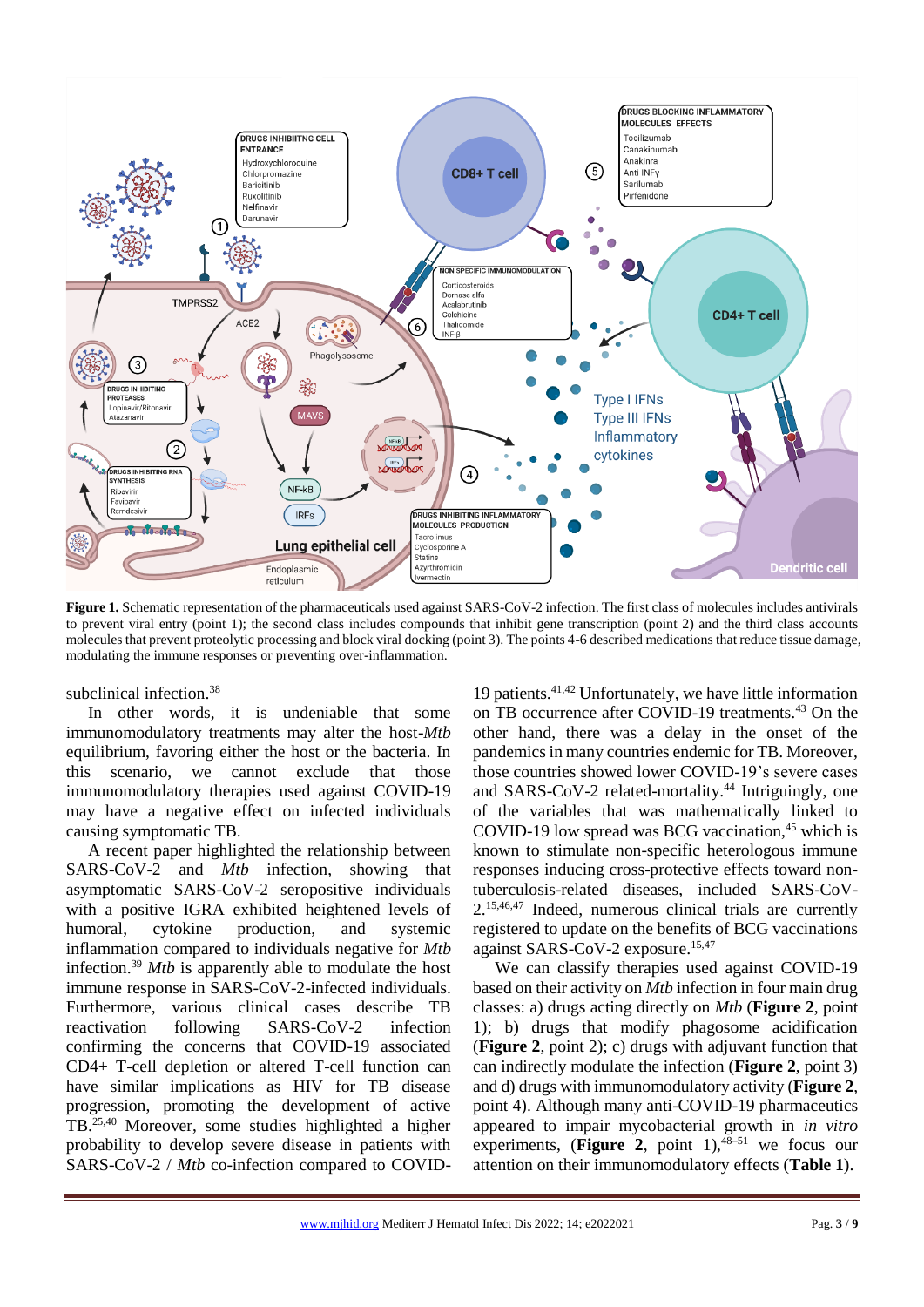|                        | <b>DRUG CLASS</b>                     | <b>DRUG</b>                     | Mechanism of action against SARS-CoV-2                                                                                                                                                                                   | <b>REFEERENCE</b>               | Mechanism of action against M. tuberculosis                                                                                                     | <b>REFERENCE</b>                                                                  |
|------------------------|---------------------------------------|---------------------------------|--------------------------------------------------------------------------------------------------------------------------------------------------------------------------------------------------------------------------|---------------------------------|-------------------------------------------------------------------------------------------------------------------------------------------------|-----------------------------------------------------------------------------------|
|                        | Anti-gout                             | Colchicine                      | Down regulates multiple inflammatory<br>pathways and modulates innate immunity.                                                                                                                                          | Schlesinger N. et al,<br>2020   | Not useful in TB pericarditis                                                                                                                   | Liebenberg J.J. et al, 2016                                                       |
|                        | <b>Statins</b>                        | <b>Statins</b>                  | Inhibit pro-inflammatory cytokine production<br>(TNF- $\alpha$ , IL-10, IL-6 and IL-8) in mononuclear,<br>synovial and endothelial cells.<br>Inhibit T-cell proliferation affecting MHC-II<br>mediated T-cell activation | Satoh M. et al, 2015            | Promotes phagosome maturation and<br>autophagy resulting in a decreased Mtb load                                                                | Parihar S.P. et al. 2014                                                          |
| Immunomodulatory drugs | Corticosteroids                       | Dexamethasone                   | Theoretically suppress systemic and lung<br>inflammation related to SARS-CoV-2 infection                                                                                                                                 | Martinez M.A. et al.<br>2019    | Reduce ARDS in TB patients                                                                                                                      | Hagan G. et al, 2013                                                              |
|                        |                                       | <b>Budesonide</b>               |                                                                                                                                                                                                                          |                                 |                                                                                                                                                 |                                                                                   |
|                        |                                       | Hydrocortisone                  |                                                                                                                                                                                                                          |                                 |                                                                                                                                                 |                                                                                   |
|                        | Anti-fibrotic /anti-<br>inflammatory  | Pirfenidone                     | Inhibits the effects mediated by IL-1 and IL-4                                                                                                                                                                           | Vitiello A. et al, 2020         | Has a detrimental effect on <i>Mtb</i> containment in<br>granulomas and results in an accelerated cavitation<br>and reduced bacterial clearance | Ahidjo, Bintou A et al,<br>2016                                                   |
|                        | Recombinant human<br>DNase 1          | Dornase alfa                    | Improves oxygenation and ventilation by<br>reducing Neutrophilic Extracellular Trap<br>(NET)                                                                                                                             | Weber A.G. et al, 2020          |                                                                                                                                                 |                                                                                   |
|                        | Bruton's tyrosine<br>kinase inhibitor | Acalabrutinib                   | Regulates macrophage signaling and<br>activation, targeting excessive host<br>inflammation                                                                                                                               | Roschewski, Mark et<br>al, 2020 | <b>NA</b>                                                                                                                                       |                                                                                   |
|                        | Immunomodulatory                      | Thalidomide                     | Attenuates exaggerated inflammation and<br>cytokine storms                                                                                                                                                               | Khalil A. et al, 2020           | Inhibits TNF-alpha secretion promoting<br>mycobacterial replication                                                                             | Wang L. et al, 2017,<br>Tramontana J.M. et al.<br>1995, Verbon, A et al.,<br>2000 |
|                        | IL-6 antagonist                       | Tocilizumab                     | Counteracts cytokine storm indirectly blocking<br>mIL-6R and sIL-6R transduction signals                                                                                                                                 | Le RQ. Et al, 2018              | Potential reactivation of LTBI                                                                                                                  | Lim C.H. et al, 2017                                                              |
|                        |                                       | Sarilumab                       |                                                                                                                                                                                                                          | Benucci M. et al, 2020          |                                                                                                                                                 |                                                                                   |
|                        | IL-1 blocker                          | Anakinra                        | Dumpers inflammatory responses                                                                                                                                                                                           | Shakoory B. et al, 2016         | Increases the risk of opportunistic infections                                                                                                  | Salliot C. et al, 2009                                                            |
|                        | Anti-IL-1 $\beta$ antibody            | Canakinumab                     |                                                                                                                                                                                                                          | Magro G., 2020                  |                                                                                                                                                 |                                                                                   |
|                        | Anti-IFNγ                             | Emapalumab                      | Proposed to reduce inflammatory response                                                                                                                                                                                 | Magro G., 2020                  | IFNy neutralization could potentially facilitate the<br>development of infections caused by several<br>pathogens including mycobacteria         | Merli P. et al 2020                                                               |
|                        | Calcineurin<br>inhibitors             | Cyclosporine A<br>Tacrolimus    | Halts the production of the pro-inflammatory<br>molecules (TNF- $\alpha$ and IL-2)                                                                                                                                       | Pfefferle S. et al, 2011        | <b>NA</b><br><b>NA</b>                                                                                                                          |                                                                                   |
|                        | Immunomodulatory                      | IFN-β                           | Stimulates the immune system to blunt viral<br>replication and eradicate offending pathogens                                                                                                                             | Bakadia B.M. et al,<br>2021     | IFN-β plays may be a useful therapeutic strategy to<br>control Mtb infection                                                                    | Sabir N. et al, 2017                                                              |
|                        | Anticoagulant                         | Low molecular<br>weight heparin | Reduces clot pathway hyperactivity related to<br>pro-inflammatory state                                                                                                                                                  | Heng M. et al, 2020             | Prevent concomitant pulmonary embolism                                                                                                          | Osorio N. et al, 2020                                                             |
|                        |                                       |                                 |                                                                                                                                                                                                                          |                                 |                                                                                                                                                 |                                                                                   |

an an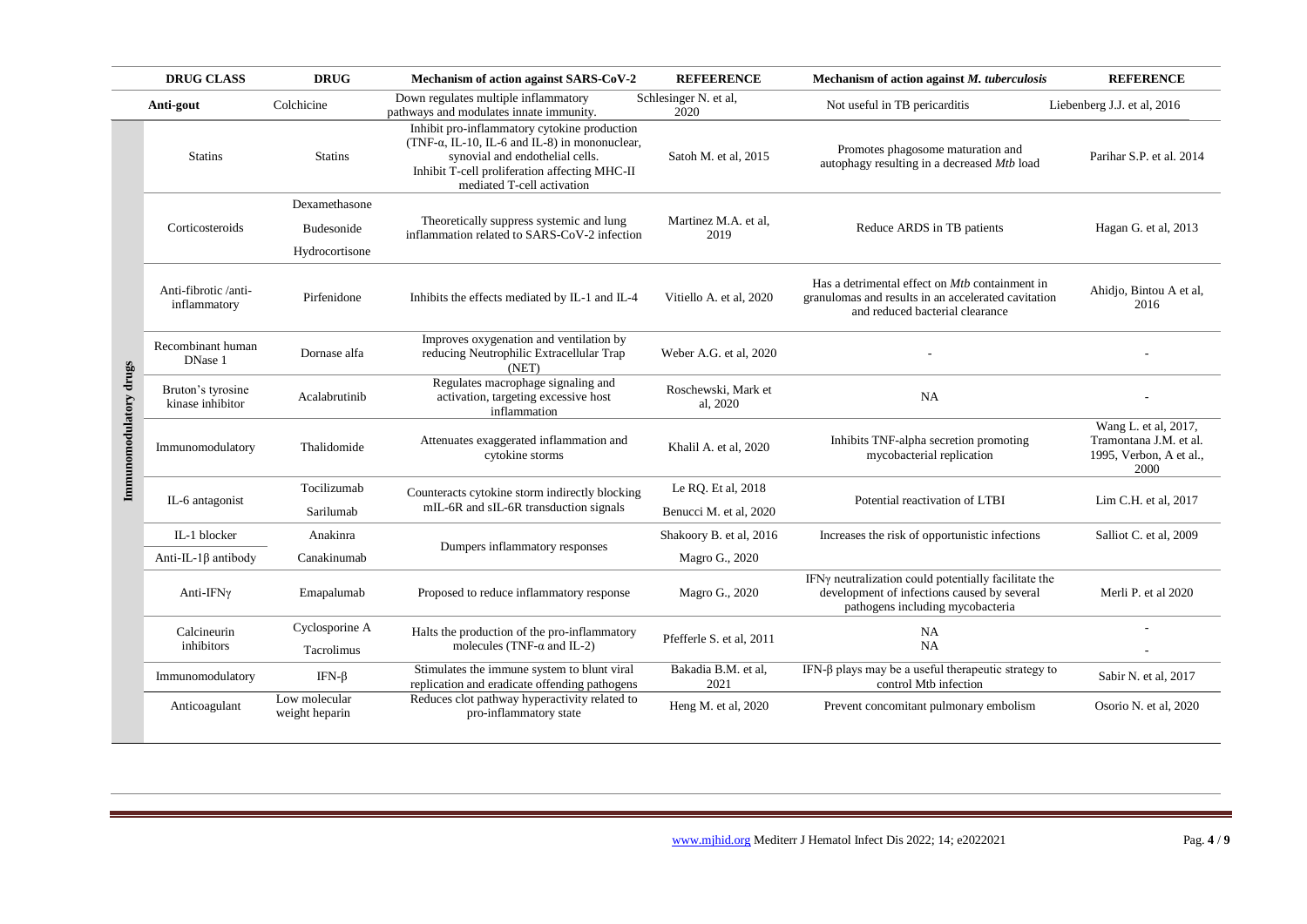|                                     | <b>DRUG CLASS</b>               | <b>DRUG</b>                | Mechanism of action against SARS-CoV-2                                                                                                            | <b>REFEERENCE</b>                     | Mechanism of action against M. tuberculosis                                                                                                                                                                                                                                                                                 | <b>REFERENCE</b>                                                                |
|-------------------------------------|---------------------------------|----------------------------|---------------------------------------------------------------------------------------------------------------------------------------------------|---------------------------------------|-----------------------------------------------------------------------------------------------------------------------------------------------------------------------------------------------------------------------------------------------------------------------------------------------------------------------------|---------------------------------------------------------------------------------|
| Antibiotics                         | Macrolide                       | Azythromicin               | Reduces production of pro-inflammatory<br>cytokines such as IL-8, IL-6, TNF alpha,<br>reduce oxidative stress, and modulate T-helper<br>functions | Pani A. et al, 2020                   | Long-term azithromycin use may predispose CF<br>patients to NTM infection<br>In the acute phase, azithromycin reduces the<br>production of pro-inflammatory cytokines (IL-8, IL-<br>6, TNF alpha, and MMPs). In the resolution phase, it<br>increases neutrophil apoptosis and the oxidative stress<br>inflammation-related | Renna M. et al. 2011<br>Amsden GW. 2005, Lin<br>S.J. Et al. 2016                |
|                                     | Tetracycline                    | Doxyclicine                | Exhibits anti-inflammatory effects along<br>with in vitro antiviral activity against several<br><b>RNA</b> viruses                                | Castro J.Z. et al, 2010               | Blocks mycobacterial growth in infected<br>macrophages suppressing MMP-1 and MMP-3<br>secretion<br>Reduces pro-inflammatory cytokines, including IL-6<br>and tumor necrosis factor (TNF)- $\alpha$ and suppresses<br>$TNF-\alpha$ secretion by macrophages                                                                  | Walker N.F. et al. 2012<br>Fredeking T. et al, 2015,<br>Walker N.F. et al, 2012 |
|                                     | Antiviral                       | Remdevisir                 | Inhibits viral RNA polymerase decreasing viral<br>replication                                                                                     | Barlow A. et al, 2020                 | Reduces levels of IL-1 $\beta$ , TNF- $\alpha$ , IL-6 and IL-18                                                                                                                                                                                                                                                             | Li Y.-N. et al, 2020                                                            |
|                                     |                                 | Favipavir                  |                                                                                                                                                   | Javorac D. et al, 2020                | Decreases levels of TNF- $\alpha$                                                                                                                                                                                                                                                                                           | Tanaka T. et al, 2017                                                           |
|                                     |                                 | Ribavarin                  | Inhibits viral RNA synthesis                                                                                                                      | Barlow A. et al, 2019                 | Reactivation during therapy against HCV Decreases<br>levels of IL-1 $\beta$ , TNF- $\alpha$ , IL-6 and IFN- $\gamma$                                                                                                                                                                                                        | Abutidze A. et al, 2016<br>Liao S.et al, 2017                                   |
|                                     | Protease inhibitors             | Lopinavir/ritonavir        | Inhibits 3-chymotrypsin-like protease resulting<br>in decreased viral replication                                                                 | Fagone P. et al, 2015                 | Lopinavir reduces levels of IL-6 and TNF- $\alpha$ ;<br>Ritonavir reduces levels of IFN- $\gamma$ and IL-10                                                                                                                                                                                                                 | Fagone P. et al., 2015                                                          |
|                                     |                                 | Nelfinavir                 | Inhibits cell fusion caused by the SARSCoV-2<br>spike (S) glycoprotein                                                                            | Musarrat F. et al, 2020               | Nelfinavir diester derivatives shows<br>antimycobacterial activity                                                                                                                                                                                                                                                          | Sriram D et al. 2008,<br>Brüning A. et al. 2010,<br>Shen YUN. Et al. 2001       |
|                                     |                                 | Atazanavir                 | Blocks the major protease of SARS-CoV-2                                                                                                           | Fintelman-Rodrigues<br>N. et al, 2020 | Reduces levels of IL-6 and TNF- $\alpha$                                                                                                                                                                                                                                                                                    | Fintelman-Rodrigues N.<br>et al., 2020                                          |
|                                     |                                 | Darunavir/cobicistat       | Inhibits viral entry                                                                                                                              | Kalil AC. Et al, 2020                 | NA                                                                                                                                                                                                                                                                                                                          |                                                                                 |
| Antivirals and antiviral-like drugs | Antipsychotics                  | Chlorpromazine             | Decreases virus entry inhibiting clathrin-<br>mediated endocytosis                                                                                | Plaze M. et al, 2020                  | Enhance macrophagic mediated killing by promoting<br>vacuolar acidification (M. bovis BCG)                                                                                                                                                                                                                                  | Machado D. et al, 2016                                                          |
|                                     | Antiparasitic                   | Hydroxychloroquine         | Potentially inhibits cell entry impairing affinity<br>between Spike protein and ACE 2 receptor                                                    | Infante M. et al, 2020                | Impairs Mtb growth inactivating D+ NAD+<br>dependent DNA ligase A<br>Modulates phagolysosomal pH inhbiting intracellular<br>bacterial growth                                                                                                                                                                                | Singh V. et al, 2010<br>Rolain J.M. et al, 2007                                 |
|                                     |                                 | Ivermectin                 | Modulates immune response through IFN- $\gamma$<br>production                                                                                     | Soboslay P.T. et al,<br>1994          | Shows bactericidal activity against mycobacterial<br>species                                                                                                                                                                                                                                                                | Lim L. E. et al, 2013,                                                          |
|                                     |                                 | Nitazoxanide               | Potential antiviral properties (clinical trials in<br>influenza and other virus infections)                                                       | Kelleni MT et al, 2020                | Inhibits the growth of diverse strains of Mtb                                                                                                                                                                                                                                                                               | Ranjbar S. et al, 2019;<br>Cavanaugh J.S. et al,<br>2017                        |
|                                     | Janus kinase (JAK)<br>inhibitor | Baricitinib<br>Ruxolitinib | Prevent viral entry and intracellular assembly<br>of viral particles                                                                              | Lu R. et al, 2020                     | Affects immune cell functions with negligible risk of<br>active TB in low endemic areas                                                                                                                                                                                                                                     | Cantini F. et al, 2020                                                          |

**Table 1.** Summary reporting experimental evidence of the impact of drugs used against SARS-CoV-2 infection on *Mycobacterium tuberculosis* infection.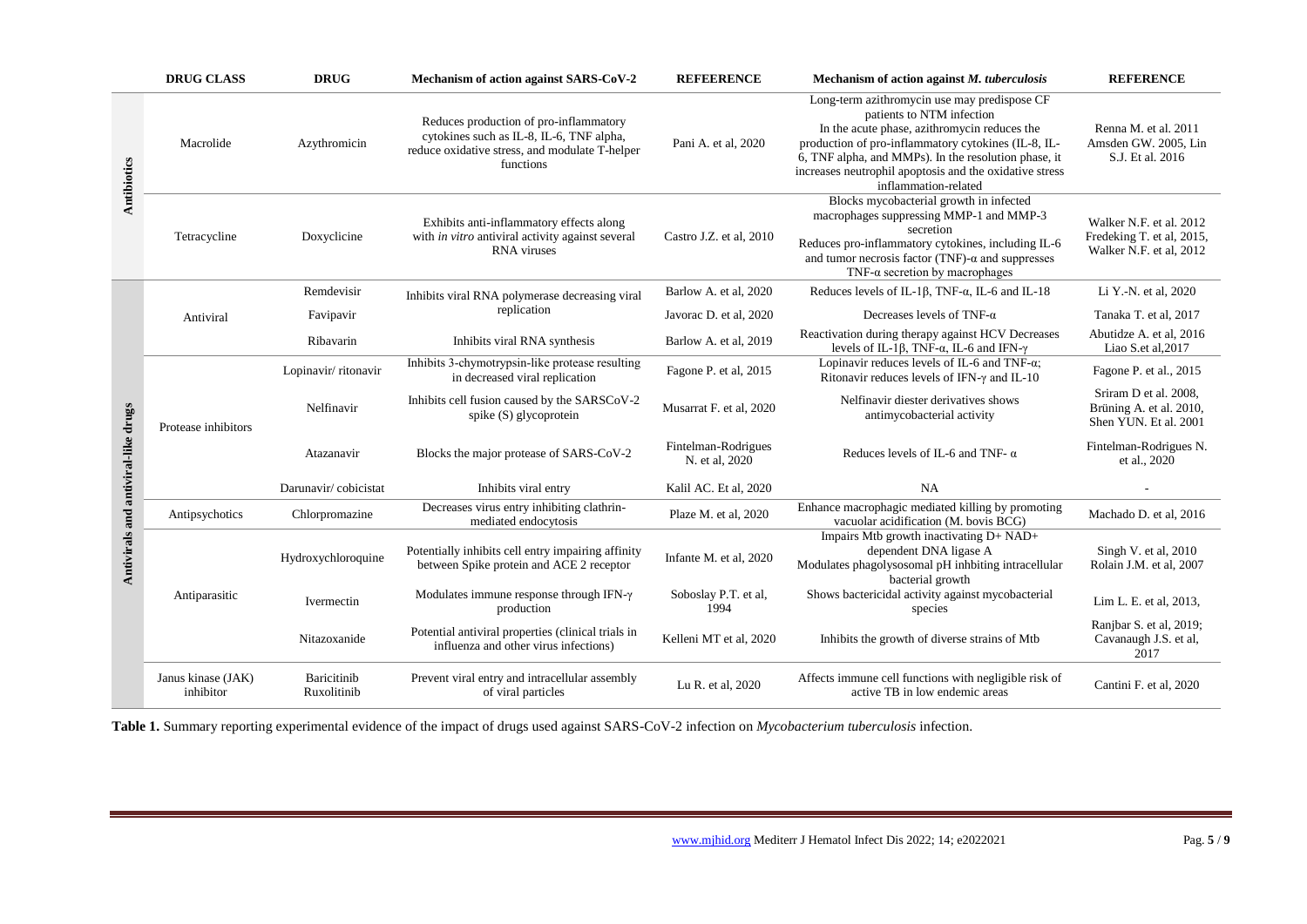

**Figure 2.** Schematic representation of the medications used against SARS-CoV-2 with effects on *Mycobacterium tuberculosis* infection. Therapies used against COVID-19 are classified based on their activity on *Mtb* infection in four main classes: drugs acting directly on mycobacteria (point 1) or indirectly showing ability to modify phagosome acidification (point 2), to modulate the infection with adjuvant functions (point 3) and to regulate hose immune response (point 4).

Hydroxychloroquine inactivates mycobacterial  $NAD+$  dependent DNA ligase  $A^{52}$  and modulates phagolysosome, reducing intracellular mycobacterial growth.<sup>48</sup> Similarly, chlorpromazine, an antipsychotic drug, has been observed to have antimycobacterial activity and to promote macrophagic killing by increasing phagosome acidification.<sup>53</sup> Acidification may though differently affect phagosomes at different stages of maturation.<sup>54</sup> Moreover, *Mtb* itself can influence phagosome maturation potentially counteracting these drugs.<sup>55</sup>

Nitazoxanide, which has been also suggested to modulate immune response inducing interferon-γ, 50,56 inhibits intracellular Mtb growth while amplifying *Mtb*induced gene expression.

Thalidomide represents a compound that has been tested against *Mtb* infection showing a detrimental effect on infection control due to TNF-α inhibition with consequent increase in mycobacterial replication $57,58$ (**Figure 2** and **Table 1**).

Interestingly, several drugs that have been proposed against SARS-CoV-2 have not been tested *in vitro* against *Mtb* infection (**Table 1**). This is true for several molecules that act on the host immune system to prevent

over inflammation (which has been observed as a critical point for the progression of SARS-CoV-2 infection). These compounds, that dampen pro-inflammatory cytokines, could impair the fine equilibrium between *Mtb* replication and the host immune system response, thus promoting active disease. Among them, monoclonal antibodies such as IL-6 antagonists and antivirals have been observed to significantly modulate host cytokine response and potentially alter host immune response versus *Mtb* replication.<sup>59</sup> Interestingly, *Mtb* regulates IL-6 secretion to inhibit type I interferon signaling and causes disease progression which appears to be associated to  $sigH$  gene expression.<sup>60</sup> For this reason, IL-6 antagonist could have important implications during *Mtb* infection.

Another example are corticosteroids that are beneficial in hospitalized COVID-19 patients, $61,62$  but, conversely, could increase the risk of LTBI reactivation or progression of sub-clinical TB.

**Conclusions.** Given the specific effect of COVID-19 on T-cells and for anti-COVID-19 treatments on LTBI, clinicians should consider monitoring patients with both previous COVID-19 infection and LTBI to rapidly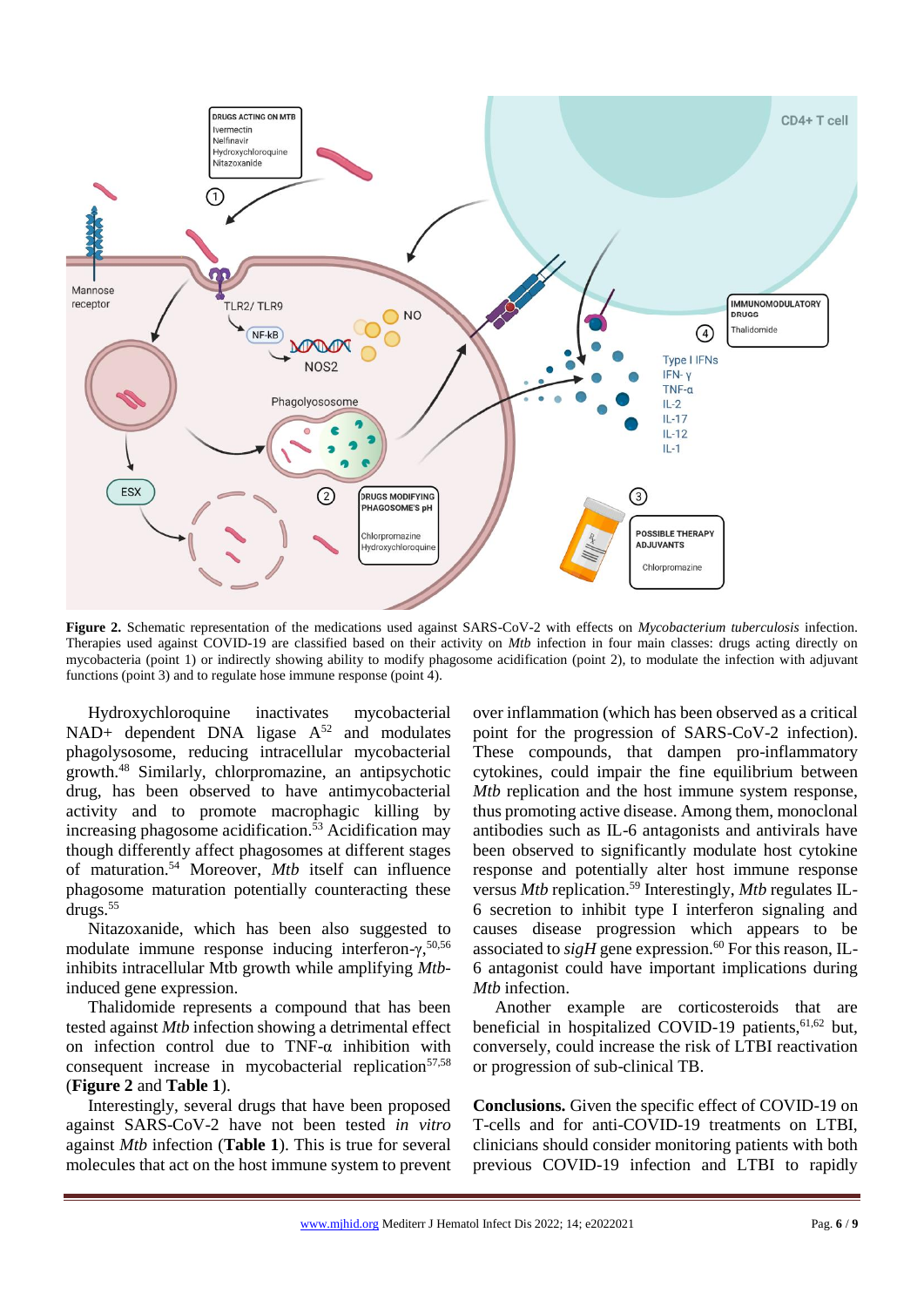### **References:**

- 1. Furtado I, Aguiar A, Duarte R. Getting back on the road towards tuberculosis elimination: lessons learnt from the COVID-19 pandemic. J Bras Pneumol. 2021;47(2):e20210123. <https://doi.org/10.36416/1806-3756/e20210123> PMid:33950099 PMCid:PMC8332847
- 2. Pai M, Kasaeva T, Swaminathan S. Covid-19's Devastating Effect on Tuberculosis Care - A Path to Recovery. N Engl J Med [Internet]. 2022;0(0):null. <https://doi.org/10.1056/NEJMp2118145>

PMid:34986295

- 3. Jain VK, Iyengar KP, Samy DA, Vaishya R. Tuberculosis in the era of COVID-19 in India. Diabetes Metab Syndr Clin Res Rev [Internet]. 2020;14(5):1439-43. <https://doi.org/10.1016/j.dsx.2020.07.034>
- PMid:32755848 PMCid:PMC7387287 4. Shaikh N, Pelzer PT, Thysen SM, Roy P, Harris RC, White RG. Impact of COVID-19 Disruptions on Global BCG Coverage and Paediatric TB Mortality: A Modelling Study. Vaccines. 2021 Oct;9(11). <https://doi.org/10.3390/vaccines9111228> PMid:34835161 PMCid:PMC8624525
- 5. Malik AA, Safdar N, Chandir S, Khan U, Khowaja S, Riaz N, et al. Tuberculosis control and care in the era of COVID-19. Health Policy Plan. 2020;35(8):1130-2. <https://doi.org/10.1093/heapol/czaa109>
- PMid:32832996 PMCid:PMC7499582 Janice K. Louie, Rocio Agraz-Lara LR, Felix Crespin, Lisa Chen 1, Graves S. Tuberculosis-Associated Hospitalizations and Deaths after COVID-19 ShelterIn-Place, San Francisco, California, USA. Emerg Infect Dis. 2021;27:2227-9. <https://doi.org/10.3201/eid2708.210670> PMid:34287142 PMCid:PMC8314834
- 7. Marwah V, Peter DK, Ajai Kumar T, Bhati G, Kumar A. Multidrugresistant tuberculosis in COVID-19: Double trouble. Med J Armed Forces India [Internet]. 2021;77:S479-82. <https://doi.org/10.1016/j.mjafi.2021.05.002> PMid:34334915 PMCid:PMC8313087
- 8. Finn McQuaid C, McCreesh N, Read JM, Sumner T, Houben RMGJ, White RG, et al. The potential impact of COVID-19-related disruption on tuberculosis burden. Eur Respir J. 2020;56(2). <https://doi.org/10.1183/13993003.01718-2020> PMid:32513784 PMCid:PMC7278504
- 9. Geric C, Saroufim M, Landsman D, Richard J, Benedetti A, Batt J, et al. Impact of Covid-19 on Tuberculosis Prevention and Treatment in Canada: a multicentre analysis of 10,833 patients. J Infect Dis. 2021 Dec; <https://doi.org/10.1093/infdis/jiab608> PMid:34919700 PMCid:PMC8755327
- 10. Aznar ML, Espinosa-Pereiro J, Saborit N, Jové N, Sánchez Martinez F, Pérez-Recio S, et al. Impact of the COVID-19 pandemic on tuberculosis management in Spain. Int J Infect Dis IJID Off Publ Int Soc Infect Dis. 2021 Jul;108:300-5. <https://doi.org/10.1016/j.ijid.2021.04.075>

PMid:33930543 PMCid:PMC8078060

- 11. Barrett J, Painter H, Rajgopal A, Keane D, John L, Papineni P, et al. Increase in disseminated TB during the COVID-19 pandemic. Vol. 25, The international journal of tuberculosis and lung disease : the official journal of the International Union against Tuberculosis and Lung Disease. France; 2021. p. 160-6. <https://doi.org/10.5588/ijtld.20.0846>
	- PMid:33656432
- 12. Tu YF, Chien CS, Yarmishyn AA, Lin YY, Luo YH, Lin YT, et al. A review of sars-cov-2 and the ongoing clinical trials [Internet]. Vol. 21, International Journal of Molecular Sciences. 2020. p. 2657. <https://doi.org/10.3390/ijms21072657> PMid:32290293 PMCid:PMC7177898
- 13. Pearson H. How COVID broke the evidence pipeline. Nature. 2021;593(7858):182-5. <https://doi.org/10.1038/d41586-021-01246-x> PMid:33981057
- 14. No authors listed. Evidence-based medicine: how COVID can drive positive change. Vol. 593, Nature. England; 2021. p. 168. <https://doi.org/10.1038/d41586-021-01255-w> PMid:33981058

15. Gong W, Aspatwar A, Wang S, Parkkila S, Wu X. COVID-19 pandemic: SARS-CoV-2 specific vaccines and challenges, protection via BCG trained immunity, and clinical trials. Expert Rev Vaccines. 2021 Jul;20(7):857-80. <https://doi.org/10.1080/14760584.2021.1938550>

PMid:34078215 PMCid:PMC8220438 16. Hu B, Guo H, Zhou P, Shi ZL. Characteristics of SARS-CoV-2 and COVID-19. Nat Rev Microbiol [Internet]. 2021;19(3):141-54. <https://doi.org/10.1038/s41579-020-00459-7> PMid:33024307 PMCid:PMC7537588

- 17. Petersen E, Koopmans M, Go U, Hamer DH, Petrosillo N, Castelli F, et al. Personal View Comparing SARS-CoV-2 with SARS-CoV and influenza pandemics. Lancet Infect Dis [Internet]. 2020;20(9):e238-44. [https://doi.org/10.1016/S1473-3099\(20\)30484-9](https://doi.org/10.1016/S1473-3099(20)30484-9)
- 18. Nitulescu GM, Paunescu H, Moschos SA, Petrakis D, Nitulescu G, Ion GND, et al. Comprehensive analysis of drugs to treat SARS-CoV-2 infection: Mechanistic insights into current COVID-19 therapies (Review). Int J Mol Med. 2020;46(2):467-88. <https://doi.org/10.3892/ijmm.2020.4608> PMid:32468014 PMCid:PMC7307820
- 19. Joyner MJ, Wright RS, Fairweather DL, Senefeld JW, Bruno KA, Klassen SA, et al. Early safety indicators of COVID-19 convalescent plasma in 5,000 patients. medRxiv. 2020;130(9):4791-7. <https://doi.org/10.1101/2020.05.12.20099879> PMid:32511566 PMCid:PMC7274247
- 20. Sarma P, Shekhar N, Prajapat M, Avti P, Kaur H, Kumar S, et al. In-silico homology assisted identification of inhibitor of RNA binding against 2019-nCoV N-protein (N terminal domain). J Biomol Struct Dyn. 2021 May;39(8):2724-2732. <http://doi.org/10.1080/07391102.2020.1753580> PMID: 32266867
- 21. O'keefe BR, Giomarelli B, Barnard DL, Shenoy SR, Chan PKS, Mcmahon JB, et al. Broad-Spectrum In Vitro Activity and In Vivo Efficacy of the Antiviral Protein Griffithsin against Emerging Viruses of the Family Coronaviridae. J Virol [Internet]. 2010;84(5):2511-21. https://doi.org/10.1128/JVJ PMid:20032190 PMCid:PMC2820936
- 22. Plaze M, Attali D, Petit AC, Blatzer M, Simon-Loriere E, Vinckier F, et al. Repurposing chlorpromazine to treat COVID-19: The reCoVery study. Encephale. 2020 Jun 1;46(3):169-72. <https://doi.org/10.1016/j.encep.2020.05.006> PMid:32425222 PMCid:PMC7229964
- 23. Infante M, Ricordi C, Alejandro R, Caprio M, Fabbri A. Hydroxychloroquine in the COVID-19 pandemic era: in pursuit of a rational use for prophylaxis of SARS-CoV-2 infection. Expert Rev Anti Infect Ther. 2020; <https://doi.org/10.1080/14787210.2020.1799785> PMid:32693652 PMCid:PMC7441799
- 24. Mina T. Kellen. Letter to the Editor Nitazoxanide/azithromycin combination for COVID-19: A suggested new protocol for early management. Pharmacol Res J [Internet]. 2020; <https://doi.org/10.20944/preprints202004.0432.v1>
- 25. Riou C, du Bruyn E, Stek C, Daroowala R, Goliath RT, Abrahams F, et al. Relationship of SARS-CoV-2-specific CD4 response to COVID-19 severity and impact of HIV-1 and tuberculosis coinfection. J Clin Invest [Internet]. 2021;131(12). <https://doi.org/10.1172/JCI149125>

PMid:33945513 PMCid:PMC8203446

- 26. National Institutes of Health. COVID-19 Treatment Guidelines Panel. Coronavirus Disease 2019 (COVID-19) Treatment Guidelines [Internet]. [cited 2021 Aug 12].
- 27. Chen C, Qi F, Shi K, Li Y, Li J, Chen Y, et al. Thalidomide Combined with Low-dose Glucocorticoid in the Treatment of COVID-19 Pneumonia [Internet]. Preprints; 2020 [cited 2021 Aug 13].
- 28. Kane M, Golovkina T. Common Threads in Persistent Viral Infections. J Virol. 2010;84(9):4116-23. <https://doi.org/10.1128/JVI.01905-09>

PMid:19955304 PMCid:PMC2863747

29. Fisher RA, Gollan B, Helaine S. Persistent bacterial infections and persister cells. Nat Rev Microbiol. 2017 Aug;15(8):453-64. <https://doi.org/10.1038/nrmicro.2017.42> PMid:28529326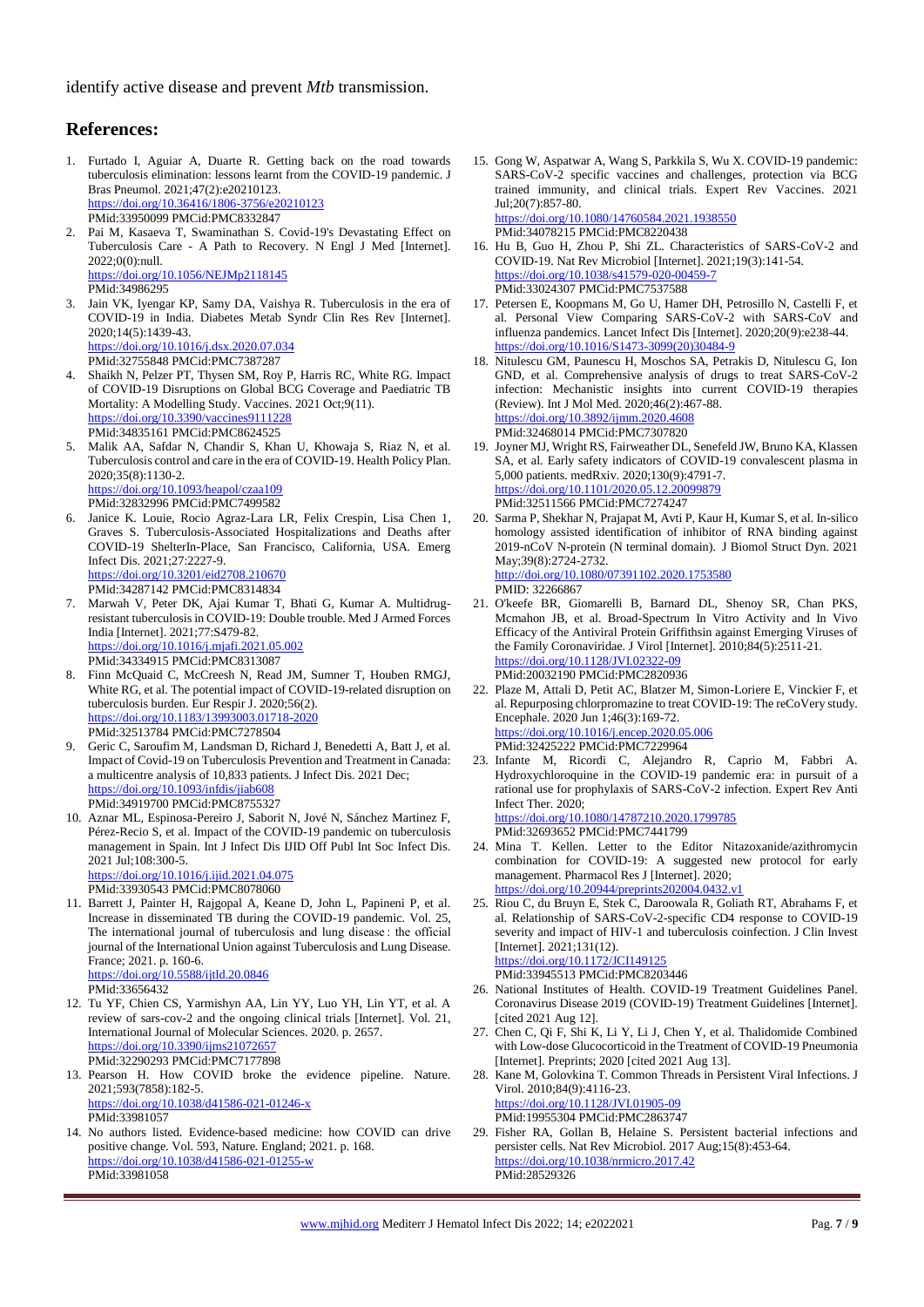30. Russell DG, Cardona PJ, Kim MJ, Allain S, Altare F. Foamy macrophages and the progression of the human tuberculosis granuloma. Nat Immunol. 2009;10(9):943-8. <https://doi.org/10.1038/ni.1781> PMid:19692995 PMCid:PMC2759071

31. Delogu G, Sali M, Fadda G. The biology of mycobacterium tuberculosis infection. Mediterr J Hematol Infect Dis. 2013;5(1). <https://doi.org/10.4084/mjhid.2013.070> PMid:24363885 PMCid:PMC3867229

32. Kaufmann SHE, Dorhoi A, Hotchkiss RS, Bartenschlager R. Hostdirected therapies for bacterial and viral infections. Nat Rev Drug Discov [Internet]. 2018;17(1):35-56. <https://doi.org/10.1038/nrd.2017.162> PMid:28935918 PMCid:PMC7097079

- 33. Palucci I, Maulucci G, De Maio F, Sali M, Romagnoli A, Petrone L, et al. Inhibition of Transglutaminase 2 as a Potential Host-Directed Therapy<br>Against Mycobacterium tuberculosis. Front Immunol. Against Mycobacterium tuberculosis. Front Immunol. 2020;10(January):1-13. <https://doi.org/10.3389/fimmu.2019.03042>
	- PMid:32038614 PMCid:PMC6992558
- 34. Kumar R, Kolloli A, Singh P, Vinnard C, Kaplan G, Subbian S. Thalidomide and Phosphodiesterase 4 Inhibitors as Host Directed Therapeutics for Tuberculous Meningitis: Insights From the Rabbit Model. Front Cell Infect Microbiol. 2019;9:450. <https://doi.org/10.3389/fcimb.2019.00450> PMid:32010638 PMCid:PMC6972508
- 35. Costa DL, Maiga M, Subbian S. Editorial: Host-Directed Therapies for Tuberculosis. Front Cell Infect Microbiol [Internet]. 2021;11:736. <https://doi.org/10.3389/fcimb.2021.742053> PMid:34422685 PMCid:PMC8377667
- 36. Kolloli A, Kumar R, Singh P, Narang A, Kaplan G, Sigal A, et al. Aggregation state of Mycobacterium tuberculosis impacts host immunity and augments pulmonary disease pathology. Commun Biol. 2021 Nov;4(1):1256. <https://doi.org/10.1038/s42003-021-02769-9>

PMid:34732811 PMCid:PMC8566596

37. Wallis RS, Ginindza S, Beattie T, Arjun N, Likoti M, Edward VA, et al. Adjunctive host-directed therapies for pulmonary tuberculosis: a prospective, open-label, phase 2, randomised controlled trial. Lancet Respir Med [Internet]. 2021;9(8):897-908. [https://doi.org/10.1016/S2213-2600\(20\)30448-3](https://doi.org/10.1016/S2213-2600(20)30448-3)

38. Richards AS, Sossen B, Emery JC, Horton KC, Heinsohn T, Frascella B, et al. The natural history of TB disease-a synthesis of data to quantify progression and regression across the spectrum. medRxiv [Internet]. 2021; <https://doi.org/10.1101/2021.09.13.21263499>

39. Rajamanickam A, Kumar NP, Padmapriyadarsini C, Nancy A, Selvaraj N, Karunanithi K, et al. Latent tuberculosis co-infection is associated with heightened levels of humoral, cytokine and acute phase responses in seropositive SARS-CoV-2 infection. J Infect [Internet]. 2021;83(3):339-46.

<https://doi.org/10.1016/j.jinf.2021.07.029> PMid:34329676 PMCid:PMC8316716

- 40. Khayat M, Fan H, Vali Y. COVID-19 promoting the development of active tuberculosis in a patient with latent tuberculosis infection: A case report. Respir Med Case Reports. 2021 Jan 1;32:101344. <https://doi.org/10.1016/j.rmcr.2021.101344> PMid:33495728 PMCid:PMC7816563
- 41. Mousquer GT, Peres A, Fiegenbaum M. Pathology of TB/COVID-19 Co-Infection: The phantom menace. Tuberculosis (Edinb). 2021 Jan;126:102020. <https://doi.org/10.1016/j.tube.2020.102020>

PMid:33246269 PMCid:PMC7669479

42. Gao Y, Liu M, Chen Y, Shi S, Geng J, Tian J. Association between tuberculosis and COVID-19 severity and mortality: A rapid systematic review and meta-analysis. Vol. 93, Journal of medical virology. 2021. p. 194-6. <https://doi.org/10.1002/jmv.26311>

PMid:32687228 PMCid:PMC7405273

- 43. Tadolini M, Codecasa LR, García-García JM, Blanc FX, Borisov S, Alffenaar JW, et al. Active tuberculosis, sequelae and COVID-19 coinfection: First cohort of 49 cases. Eur Respir J. 2020;56(1). <https://doi.org/10.1183/13993003.02328-2020> PMid:32586888 PMCid:PMC7315815
- 44. Lalaoui R, Bakour S, Raoult D, Verger P, Sokhna C, Devaux C, et al. What could explain the late emergence of COVID-19 in Africa? New microbes new Infect. 2020 Nov;38:100760. <https://doi.org/10.1016/j.nmni.2020.100760>

PMid:32983542 PMCid:PMC7508045

- 45. Zawbaa HM, El-Gendy A, Saeed H, Osama H, Ali AMA, Gomaa D, et al. A study of the possible factors affecting COVID-19 spread, severity and mortality and the effect of social distancing on these factors: Machine learning forecasting model. Int J Clin Pract. 2021 Jun;75(6):e14116. <https://doi.org/10.1111/ijcp.14116> PMCid:PMC7995223
- 46. Covián C, Retamal-Díaz A, Bueno SM, Kalergis AM. Could BCG Vaccination Induce Protective Trained Immunity for SARS-CoV-2? Front Immunol [Internet]. 2020;11. <https://doi.org/10.3389/fimmu.2020.00970> PMid:32574258 PMCid:PMC7227382
- 47. Giamarellos-Bourboulis EJ, Tsilika M, Moorlag S, Antonakos N, Kotsaki A, Domínguez-Andrés J, et al. Activate: Randomized Clinical Trial of BCG Vaccination against Infection in the Elderly. Cell. 2020 Oct;183(2):315-323.e9. <https://doi.org/10.1016/j.cell.2020.08.051>
- PMid:32941801 PMCid:PMC7462457 48. Rolain JM, Colson P, Raoult D. Recycling of chloroquine and its hydroxyl analogue to face bacterial, fungal and viral infections in the 21st century. Int J Antimicrob Agents. 2007;30(4):297-308. <https://doi.org/10.1016/j.ijantimicag.2007.05.015> PMid:17629679 PMCid:PMC7126847
- 49. Lim LE, Vilchèze C, Ng C, Jacobs WR, Ramón-García S, Thompson CJ. Anthelmintic avermectins kill mycobacterium tuberculosis, including multidrug-resistant clinical strains. Antimicrob Agents Chemother. 2013;57(2):1040-6. <https://doi.org/10.1128/AAC.01696-12> PMid:23165468 PMCid:PMC3553693
- 50. Ranjbar S, Haridas V, Nambu A, Jasenosky LD, Sadhukhan S, Ebert TS, et al. Cytoplasmic RNA Sensor Pathways and Nitazoxanide Broadly Inhibit Intracellular Mycobacterium tuberculosis Growth. iScience [Internet]. 2019;22:299-313. <https://doi.org/10.1016/j.isci.2019.11.001>

PMid:31805434 PMCid:PMC6909047

- 51. Sriram D, Yogeeswari P, Dinakaran M, Sowmya M. Synthesis, anti-HIV and antitubercular activities of nelfinavir diester derivatives. Biomed Pharmacother [Internet]. 2008;62(1):1-5. <https://doi.org/10.1016/j.biopha.2007.08.002> PMid:17890044
- 52. Singh V, Somvanshi P. Toward the Virtual Screening of Potential Drugs in the Homology Modeled NAD+ Dependent DNA Ligase from Mycobacterium tuberculosis. Protein Pept Lett. 2010;17(2):269-76. <https://doi.org/10.2174/092986610790225950> PMid:20214650
- 53. Machado D, Pires D, Couto I. Ion Channel Blockers as Antimicrobial Agents , Efflux Inhibitors , and Enhancers of Macrophage Killing Activity against Drug Resistant Mycobacterium tuberculosis. 2016;1-28. <https://doi.org/10.1371/journal.pone.0149326> PMid:26919135 PMCid:PMC4769142
- 54. Romagnoli A, Petruccioli E, Palucci I, Camassa S, Carata E, Petrone L, et al. Clinical isolates of the modern Mycobacterium tuberculosis lineage 4 evade host defense in human macrophages through eluding IL-1βinduced autophagy article. Cell Death Dis [Internet]. 2018;9(6). <https://doi.org/10.1038/s41419-018-0640-8> PMid:29795378 PMCid:PMC5967325
- 55. Ramachandra L, Smialek JL, Shank SS, Convery M, Boom WH, Harding C V. Phagosomal processing of Mycobacterium tuberculosis antigen 85B is modulated independently of mycobacterial viability and phagosome maturation. Infect Immun. 2005 Feb;73(2):1097-105. <https://doi.org/10.1128/IAI.73.2.1097-1105.2005> PMid:15664953 PMCid:PMC547092
- 56. Iacobino A, Giannoni F, Pardini M, Piccaro G. The Combination Rifampin-Nitazoxanide, but Not Rifampin-Isoniazid-Pyrazinamide-Ethambutol, Kills Dormant Mycobacterium tuberculosis in Hypoxia at Neutral pH. Antimicrob Agents Chemother. 2019;(April):1-4. <https://doi.org/10.1128/AAC.00273-19> PMid:31010861 PMCid:PMC6591638
- 57. Verbon A, Juffermans NP, Speelman P, Van Deventer SJH, Ten Berge IJM, Guchelaar HJ, et al. A single oral dose of thalidomide enhances the capacity of lymphocytes to secrete gamma interferon in healthy humans. Antimicrob Agents Chemother. 2000;44(9):2286-90. <https://doi.org/10.1128/AAC.44.9.2286-2290.2000> PMid:10952569 PMCid:PMC90059
- 58. Wang L, Hong Y, Wu J, Leung YK, Huang Y. Efficacy of thalidomide therapy in pediatric Crohn's disease with evidence of tuberculosis. World J Gastroenterol. 2017;23(43):7727-34. <https://doi.org/10.3748/wjg.v23.i43.7727>